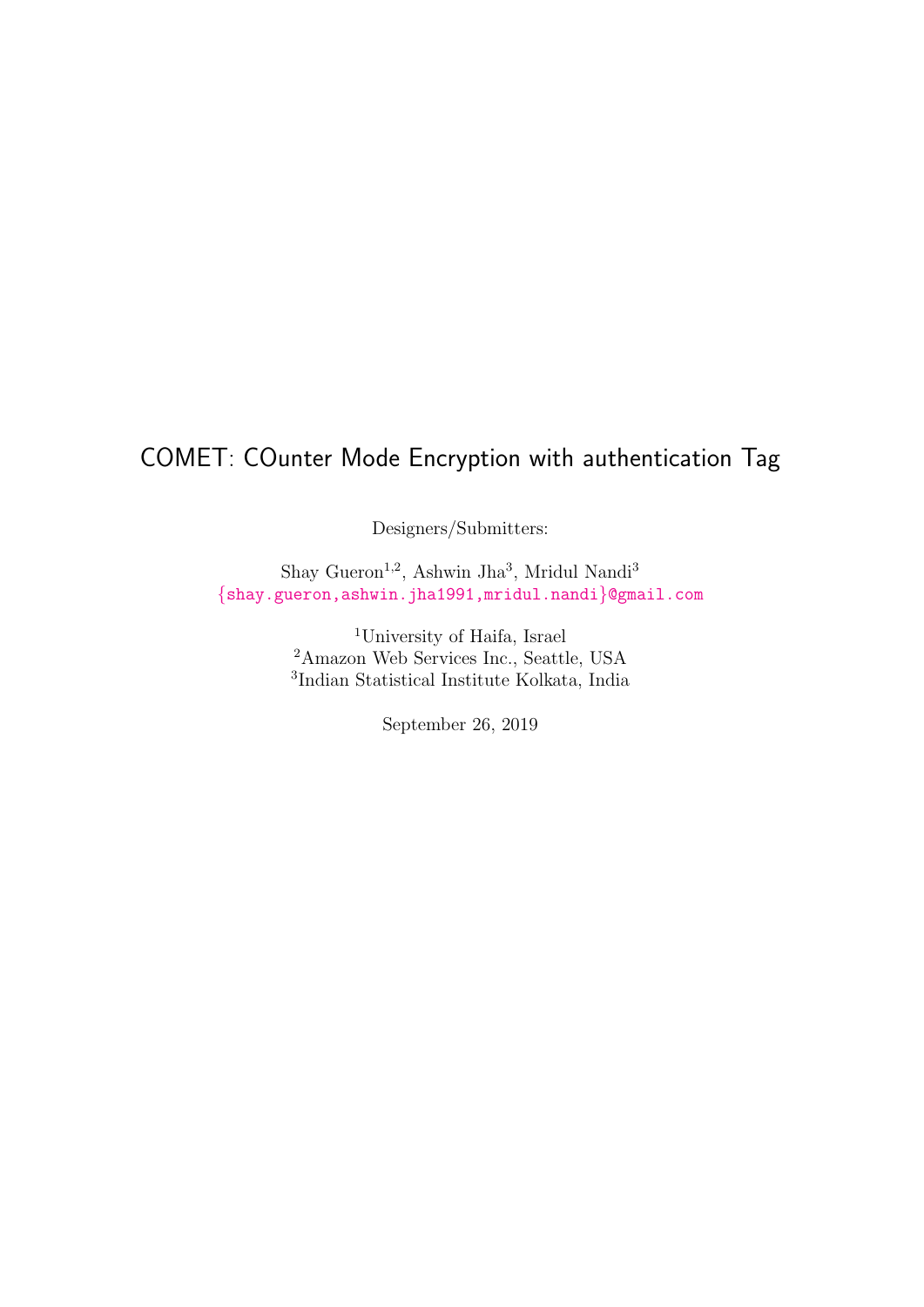# 1 Specification

COunter Mode Encryption with authentication Tag, or COMET in abbreviation, is a block cipher mode of operation that provides authenticated encryption with associated data (henceforth "AEAD") functionality. At a very high level, it can be viewed as a mixture of CTR [1] and Beetle [2, 3] modes of operation. In this section we provide complete specification of the COMET family of AEAD ciphers. We first explain the COMET mode of operation, and then describe our concrete submissions based on this mode.

#### 1.1 Notations and Conventions

We fix positive even integers n, r,  $\kappa$ , and t to denote the block size, nonce size, key size, and tag size, respectively in bits. We fix  $p = \kappa/2$ . IC- $n/\kappa$  denotes a block cipher family IC, parametrized by the block length *n* and key length  $\kappa$ . We use  $\{0,1\}^+$  and  $\{0,1\}^n$  to denote the set of all non-empty (binary) strings, and n-bit strings, respectively.  $\perp$  denotes the empty string and  $\{0,1\}^* = \{0,1\}^+ \cup \{\perp\}$ . For all practical purposes: we use little-endian format of indexing, and assume all binary strings are byte-oriented, i.e. belong in  $({0,1})^8$ <sup>\*</sup>. For any string  $B \in {0,1}^+$ , |B| denotes the number of bits in B, and for  $0 \le i \le |B|-1$ ,  $b_i$ denotes the *i*-th bit of B, i.e.  $B = b_{|B|-1} \cdots b_0$ . For  $B \in \{0,1\}^+$ ,  $(B_{\ell-1},\ldots,B_0) \stackrel{n}{\leftarrow} B$ , denotes the *n*-bit *block* parsing of B into  $(B_{\ell-1},\ldots,B_0)$ , where  $|B_i|=n$  for  $0\leq i\leq \ell-2$ , and  $1\leq |B_{\ell-1}|\leq n$ . For  $A, B\in\{0,1\}^+$ , and  $|A| = |B|$ ,  $A \oplus B$  denotes the "bitwise XOR" operation on A and B. For  $A, B \in \{0, 1\}^+$ ,  $A||B$  denotes the "string concatenation" operation on A and B. For any  $B \in \{0,1\}^+$  and a non-negative integer s,  $B \ll s$ and  $B \ll s$  denote the "left shift by s" and "circular left shift by s" operations on B, respectively. The notations for right shift and circular right shift are analogously defined using <sup>≫</sup> and <sup>≫</sup>, respectively.

The set  $\{0,1\}^p$  can be viewed as the finite field  $\mathbb{F}_{2^p}$  consisting of  $2^p$  elements. We interchangeably think of an element  $B \in \mathbb{F}_{2^p}$  in any of the following ways: (i) as a p-bit string  $b_{p-1} \dots b_1 b_0 \in \{0,1\}^p$ ; (ii) as a polynomial  $B(x) = b_{p-1}x^{p-1} + b_{p-2}x^{p-2} + \cdots + b_1x + b_0$  over the field  $\mathbb{F}_2$ ; (iii) a non-negative integer  $b < 2^p$ ; (iv) an abstract element in the field. Addition in  $\mathbb{F}_{2^p}$  is just bitwise XOR of two p-bit strings, and hence denoted by  $\oplus$ .  $P(x)$  denotes the primitive polynomial used to represent the field  $\mathbb{F}_{2^p}$ , and  $\alpha$  denotes a fixed primitive element in this representation. The multiplication of  $A, B \in \mathbb{F}_{2^p}$  is defined as  $A \odot B := A(x) \cdot B(x)$ (mod  $P(x)$ ), i.e. polynomial multiplication modulo  $P(x)$  in  $\mathbb{F}_2$ . For any  $B \in \mathbb{F}_{2^p}$ , multiplication with  $\alpha$  is computationally efficient. We demonstrate this for  $p = 64$ , as we will fix  $\kappa = 128$  in our submissions. For  $p = 64$ ,  $P(x) = x^{64} + x^4 + x^3 + x + 1$  is a primitive polynomial, and we let  $\alpha$  to denote the primitive element  $2 \in \mathbb{F}_{2^{64}}$ . Then for any  $B \in \mathbb{F}_{2^{64}}$ , we have

$$
A \odot \alpha = \begin{cases} A \ll 1 & \text{if } a_{|A|-1} = 0, \\ (A \ll 1) \oplus 0^{59} 11011 & \text{if } a_{|A|-1} = 1. \end{cases}
$$

#### 1.2 Parameters

COMET is primarily parameterized by the block size n of the underlying block cipher, where  $n \in \{64, 128\}$ . In other words we allow block ciphers with 64-bit and 128-bit block sizes. We simply write COMET- $n$  to denote COMET with the particular choice of n. The secondary parameters are set according to the value of n in the following manner.

- COMET-128: In this version  $n = 128$ ,  $r = 128$ ,  $\kappa = 128$ ,  $t = 128$ , and  $p = 64$ .
- COMET-64: In this version  $n = 64$ ,  $r = 120$ ,  $\kappa = 128$ ,  $t = 64$ , and  $p = 64$ .

In both variants, we use the primitive polynomial  $P(x) = x^{64} + x^4 + x^3 + x + 1$  to represent the field  $\mathbb{F}_{2^{64}} = \{0, 1\}^{64}$ , and fix the primitive element  $\alpha = 2$ .

#### 1.3 Description of COMET

Algorithms 1-3 give the complete algorithmic description of the mode, and figure 1 illustrates the major components of the encryption/decryption process. In the remainder of this subsection, we give a high level description of the main modules (given in algorithm 2) used in the encryption/decryption (described in algorithm 1) process.

• init: [Ap](#page-2-0)[ar](#page-4-0)t from some book-keeping operations, the major task of this modul[e i](#page-5-0)s to create the initial state using the public nonce  $N$  and the secret key  $K$ . This initial state derivation is the only stage where the [tw](#page-2-0)o versions of COMET, namely, COMET-128 and COMET-64 vary. The state can be viewed as an  $(n+\kappa)$ -bit concatenated string Y  $\|Z\|$  made up of n-bit string Y (also called the Y-state) and  $\kappa$ -bit string Z (also called Z-state). In this notation the initial state is  $(Y_0, Z_0) = Y_0||Z_0$ . In case of COMET-128,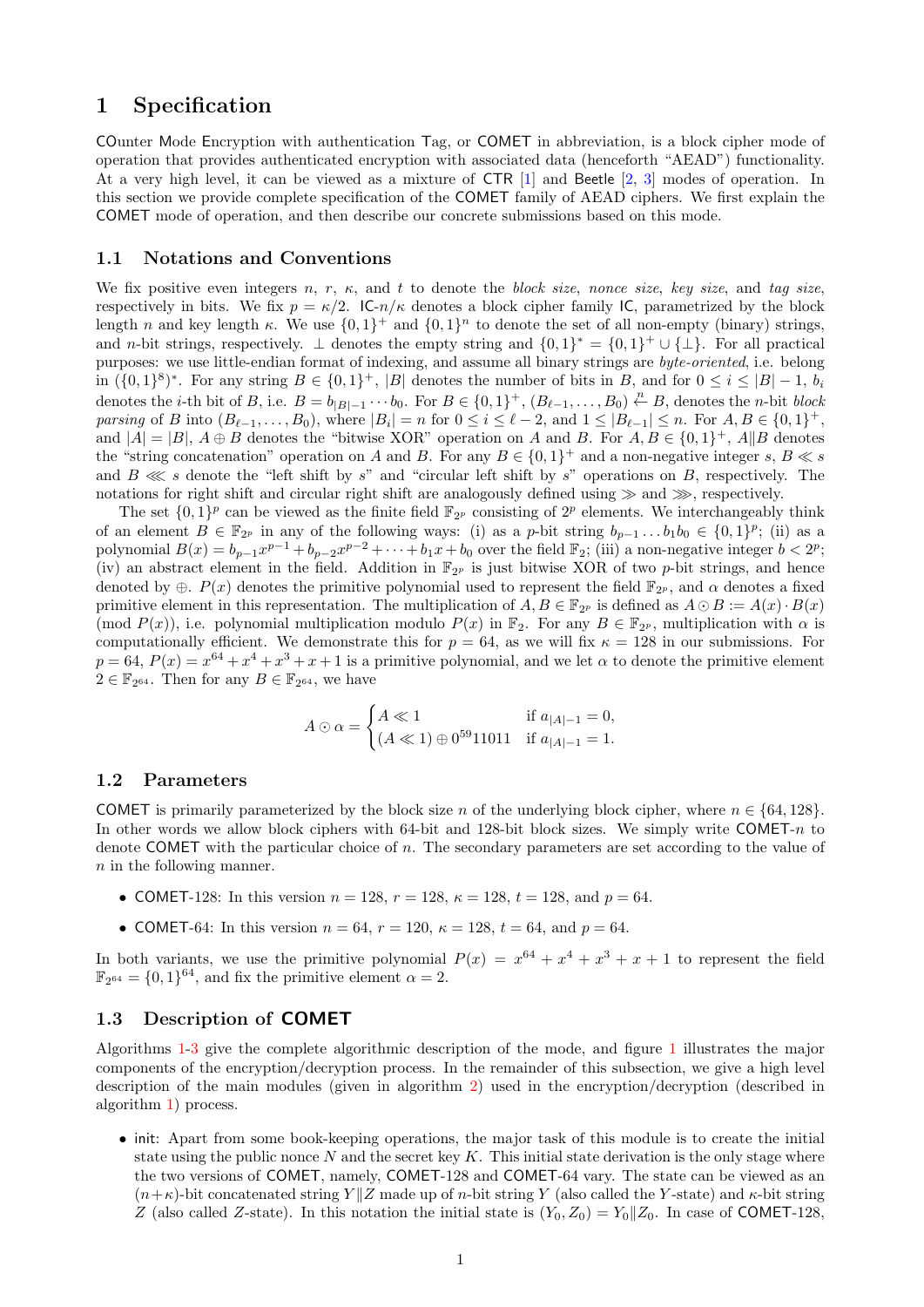we define  $Y_0 = K$  and  $Z_0 = E_K(N)$ , as described in "**function** init\_state\_128" of algorithm 3. In case of COMET-64, we use  $Y_0 = E_K(0)$  and  $Z_0 = K \oplus 0^8 || N$ , as described in "function init\_state\_64" of algorithm 3.

- proc ad: This module is responsible for the associated data (AD) processing. At the start of the processing a control bit indicating start of non-empty AD is XORed to the 5th most sig[nifi](#page-4-0)cant bit (msb) of the current Z-state. The AD data is absorbed, n bits at a time, using "**function round**" of algorithm [2.](#page-4-0) In case of partial last block a control bit indicating partial block is XORed to the 4th msb of the Z-state before the processing of the last block.
- proc\_pt: This module is responsible for the plaintext (PT) processing. At the start of the processing a control bit indicating start of non-empty PT is XORed to the 3rd msb of the current Z-state. PT processin[g is](#page-3-0) similar to AD processing except for the fact that we squeeze out  $n$ -bit ciphertext as well. In case of partial last block a control bit indicating partial block is XORed to the  $2<sup>nd</sup>$  msb of the Z-state before the processing of the last block.
- proc\_ct: This module is responsible for ciphertext (CT) processing. It is symmetrical to proc\_pt.
- proc tg: This module is responsible for tag generation. Before the tag generation a control bit indicating the tag generation call is XORed to the msb of the current Z-state.

<span id="page-2-0"></span>

| 1: function COMET <sub>-n<sub>[E]</sub>.E(K, N, A, M)</sub>       | 1: function COMET <sub>-n<sub>[E]</sub>.D(K, N, A, C, T)</sub>    |
|-------------------------------------------------------------------|-------------------------------------------------------------------|
| 2:                                                                | 2:                                                                |
| $C \leftarrow \perp$                                              | $M \leftarrow \perp$                                              |
| 3:                                                                | 3:                                                                |
| $(Y_0, Z_0, a, m, \ell) \leftarrow \text{init}(K, N, A, M)$       | is_auth $\leftarrow$ 0                                            |
| 4:                                                                | 4:                                                                |
| if $a \neq 0$ then                                                | $(Y_0, Z_0, a, m, \ell) \leftarrow \text{init}(K, N, A, C)$       |
| 5:                                                                | 5:                                                                |
| $(Y_a, Z_a) \leftarrow \text{proc\_ad}(Y_0, Z_0, A)$              | if $a \neq 0$ then                                                |
| 6:                                                                | 6:                                                                |
| if $m \neq 0$ then                                                | $(Y_a, Z_a) \leftarrow \text{proc\_ad}(Y_0, Z_0, A)$              |
| 7:                                                                | 7:                                                                |
| $(Y_{\ell}, Z_{\ell}, C) \leftarrow \text{proc\_pt}(Y_a, Z_a, M)$ | if $m \neq 0$ then                                                |
| 8:                                                                | 8:                                                                |
| $T \leftarrow \text{proc\_tg}(Y_{\ell}, Z_{\ell})$                | $(Y_{\ell}, Z_{\ell}, M) \leftarrow \text{proc\_ct}(Y_a, Z_a, C)$ |
| 9:                                                                | 9:                                                                |
| return $(C, T)$                                                   | $T' \leftarrow \text{proc\_tg}(Y_{\ell}, Z_{\ell})$               |
|                                                                   | if $T' = T$ then<br>10:                                           |
|                                                                   | 11:<br>is_auth $\leftarrow$ 1                                     |
|                                                                   | 12:<br>else                                                       |
|                                                                   | 13:<br>$M \leftarrow \perp$                                       |
|                                                                   | 14:<br>return (is_auth, $M$ )                                     |

Algorithm 1 Encryption/Decryption algorithm in COMET.

#### 1.4 Description of Block Ciphers

Here we give a concise description of, AES-128/128, CHAM, and Speck-64/128, the three block ciphers used in our submissions. These block ciphers are already published in  $[4, 5, 6, 7]$ , and freely accessible at  $[4, 5, 8]$ . We remark that we reuse exactly the same description of AES-128/128 [4], CHAM [5], and Speck-64/128 [6, 7], and the description here is just for the sake of completeness. We also note that, we only present the encryption function, as the decryption functions is not required in our AEAD algorithms. For detailed description and rationale, the readers are referred to the original [sp](#page-13-0)[ec](#page-13-1)i[fic](#page-13-2)[ati](#page-13-3)ons given in [4] for AES-[128](#page-13-0)[/1](#page-13-1)[28](#page-13-4), [5] for CHAM-128/128 and CHAM-64/128, and [6, 7] for Speck-64/128.

#### 1.4.1 Description of AES-128/128

[AE](#page-13-1)S [4] is based on the substitution-permutatio[n](#page-13-2) [net](#page-13-3)work or SPN design paradigm. It [has](#page-13-0) a fixed block size of 128 bits, and the key size can be 128, 192, or 256 bits. We only use the variant with 128-bit key size, i.e. AES-128/128.

The algorithm consists of 10 rounds, composed of four main steps: SubBytes, ShiftRows, MixColumns, and [Ad](#page-13-0)dRoundKey. The 128-bit internal state of AES-128/128 is also viewed as a  $4 \times 4$  matrix over  $\mathbb{F}_{2^8}$  in column-major order. For example, let  $S_{15}, \ldots, S_1, S_0$  be some internal state, then it is viewed as:

$$
\begin{bmatrix}\nS_0 & S_4 & S_8 & S_{12} \\
S_1 & S_5 & S_9 & S_{13} \\
S_2 & S_6 & S_{10} & S_{14} \\
S_3 & S_7 & S_{11} & S_{15}\n\end{bmatrix}
$$

Now, the encryption algorithm can be described by the following steps in sequence: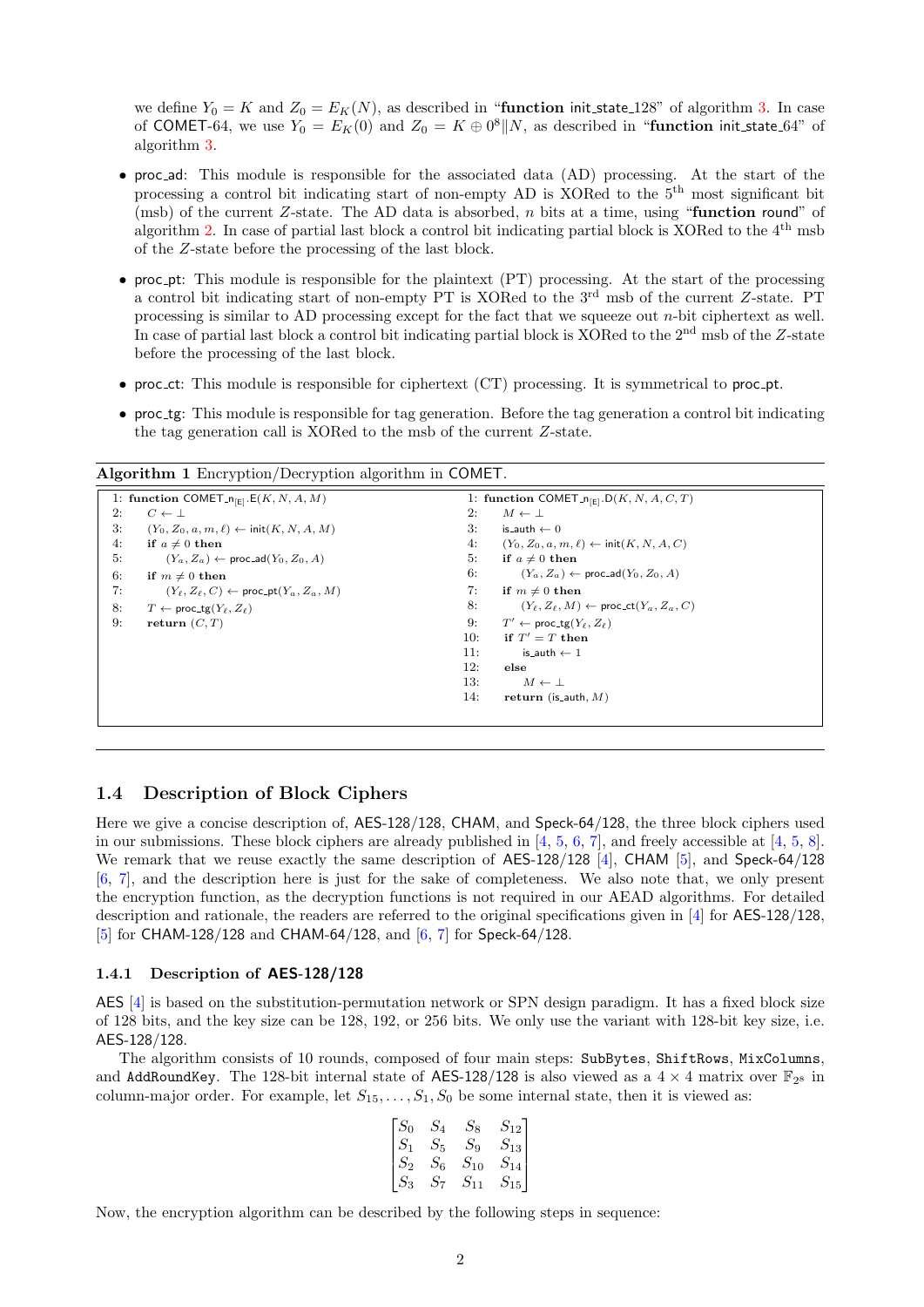Algorithm 2 Main modules of COMET.

<span id="page-3-0"></span>1: function  $init(K, N, A, M)$ 2: if  $n = 64$  then 3:  $(Y_0, Z_0) \leftarrow \text{init\_state\_64}(K, N)$ 4: else 5:  $(Y_0, Z_0) \leftarrow \text{init\_state\_128}(K, N)$ 6:  $a \leftarrow \lceil |A|/n \rceil$ 7:  $m \leftarrow \lceil |M|/n \rceil$ 8:  $\ell \leftarrow a + m$ 9: return  $(Y_0, Z_0, a, m, \ell)$ 10: function round $(Y', Z', I, b)$ 11:  $Z \leftarrow \text{get\_blk\_key}(Z')$ 12:  $X \leftarrow \mathsf{IC}(Z, Y')$ 13: if  $b = 0$  then 14:  $Y \leftarrow \text{update}(X, I, 0)$ 15: return  $(Y, Z)$ 16: else 17:  $(Y, O) \leftarrow \text{update}(X, I, b)$ 18: return  $(Y, Z, O)$ 19: function proc\_ad( $Y_0$ ,  $Z_0$ , A) 20:  $(A_{a-1}, \ldots, A_0) \leftarrow \text{parse}(A)$ 21:  $Z_0 \leftarrow Z_0 \oplus 000010^{\kappa-5}$ 22: for  $i = 0$  to  $a - 2$  do 23:  $(Y_{i+1}, Z_{i+1}) \leftarrow \text{round}(Y_i, Z_i, A_i, 0)$ 24: if  $n \nmid |A_{a-1}|$  then 25:  $Z_{a-1} \leftarrow Z_{a-1} \oplus 000100^{\kappa-5}$ 26:  $(Y_a, Z_a) \leftarrow \text{round}(Y_{a-1}, Z_{a-1}, A_{a-1}, 0)$ 27: return  $(Y_a, Z_a)$ 1: function proc\_pt( $Y_a, Z_a, M$ ) 2:  $(M_{m-1}, \ldots, M_0) \leftarrow \text{parse}(M)$ 3:  $Z_a \leftarrow Z_a \oplus 001000^{\kappa-5}$ 4: for  $j = 0$  to  $m - 2$  do 5:  $k \leftarrow a + j$ 6:  $(Y_{k+1}, Z_{k+1}, C_j) \leftarrow \text{round}(Y_k, Z_k, M_j, 1)$ 7: if  $n \nmid |M_{m-1}|$  then 8:  $Z_{\ell-1} \leftarrow Z_{\ell-1} \oplus 010000^{\kappa-5}$ 9:  $(Y_{\ell}, Z_{\ell}, C_{m-1}) \leftarrow \text{round}(Y_{\ell-1}, Z_{\ell-1}, M_{m-1}, 1)$ 10:  $C \leftarrow (C_{m-1}, \ldots, C_0)$ 11: return  $(Y_{\ell}, Z_{\ell}, C)$ 12: function proc\_ct( $Y_a, Z_a, C$ ) 13:  $(C_{m-1}, \ldots, C_0) \leftarrow \text{parse}(C)$ 14:  $Z_a \leftarrow Z_a \oplus 001000^{\kappa-5}$ 15: for  $j = 0$  to  $m - 2$  do 16:  $k \leftarrow a + j$ 17:  $(Y_{k+1}, Z_{k+1}, M_j) \leftarrow \text{round}(Y_k, Z_k, C_j, 2)$ 18: if  $n \nmid |C_{m-1}|$  then 19:  $Z_{\ell-1} \leftarrow Z_{\ell-1} \oplus 010000^{\kappa-5}$ 20:  $(Y_{\ell}, Z_{\ell}, M_{m-1})$  ← round $(Y_{\ell-1}, Z_{\ell-1}, C_{m-1}, 2)$ 21:  $M \leftarrow (M_{m-1}, \ldots, M_0)$ 22: return  $(Y_{\ell}, Z_{\ell}, M)$ 23: function proc\_tg( $Y_{\ell}, Z_{\ell}$ ) 24:  $Z_{\ell} \leftarrow Z_{\ell} \oplus 100000^{\kappa-5}$ 25:  $Z_{\ell+1} \leftarrow$  get\_blk\_key $(Z_{\ell})$ 26:  $T \leftarrow \mathsf{IC}(Z_{\ell+1}, Y_{\ell})$ 27: return T

1. KeyExpansion: As the first step, the 128-bit key is processed to derive 11 subkeys, one for each round and an extra subkey for initial key whitening. The round keys are obtained as follows: Let K be the key, and  $(K_3, K_2, K_1, K_0) \stackrel{32}{\leftarrow} K$ . For  $S = (S_3, S_2, S_1, S_0) \in (\mathbb{F}_2)^4$ , let SubWord $(S) :=$  $(SB[S_3], SB[S_1], SB[S_0])$ , where SB denotes the AES S-box given in Table 1 (see [4] for more details). Then, for  $i \in \{0, \ldots, 43\}$ , we have:

$$
W_i := \begin{cases} K_i & \text{if } i < 4\\ W_{i-4} \oplus (\text{SubWord}(W_{i-1}) \ggg 8) \oplus \mathrm{R}_{i/4} & \text{if } i \ge 4 \text{ and } i \equiv 0 \text{ mod } 4\\ W_{i-4} \oplus W_{i-1} & \text{otherwise,} \end{cases}
$$

where R denotes the round constant array given in Table 2 (see  $[4]$  for more details). Note the direction of rotation is towards right due to the little endian format used here. For  $i \in [10]$ , we write K<sup>i</sup> to denote the *i*-th round key  $W_{4i+3}, W_{4i+2}, W_{4i+1}, W_{4i}$ , and  $K^0$  to denote the initial whitening key  $W_3, W_2, W_1, W_0.$ 

- 2. I[nit](#page-6-1)ial round key whitening: This step generates the initial s[tat](#page-13-0)e  $S^0$  using AddRoundKey (described below) with the initial whitening key  $K^0$  and the plaintext P.
- 3. The following sequence of steps constitute one AES intermediate round, which is repeated 9 times:
	- (a) SubBytes: Let S denote the internal state at this moment (consists of the plaintext). Then this step can be described by the mapping,  $S_i \mapsto \mathsf{SB}[S_i]$ , for all  $i \in \{0, \ldots, 15\}$ , where SB denotes the AES S-box given in [4].
	- (b) ShiftRows: The ShiftRows step applied to an internal state s, can be described by the following mapping:

$$
\begin{bmatrix} S_0 & S_4 & S_8 & S_{12} \\ S_1 & S_5 & S_9 & S_{13} \\ S_2 & S_6 & S_{10} & S_{14} \\ S_3 & S_7 & S_{11} & S_{15} \end{bmatrix} \longmapsto \begin{bmatrix} S_0 & S_4 & S_8 & S_{12} \\ S_5 & S_9 & S_{13} & S_1 \\ S_{10} & S_{14} & S_2 & S_6 \\ S_{15} & S_3 & S_7 & S_{11} \end{bmatrix}
$$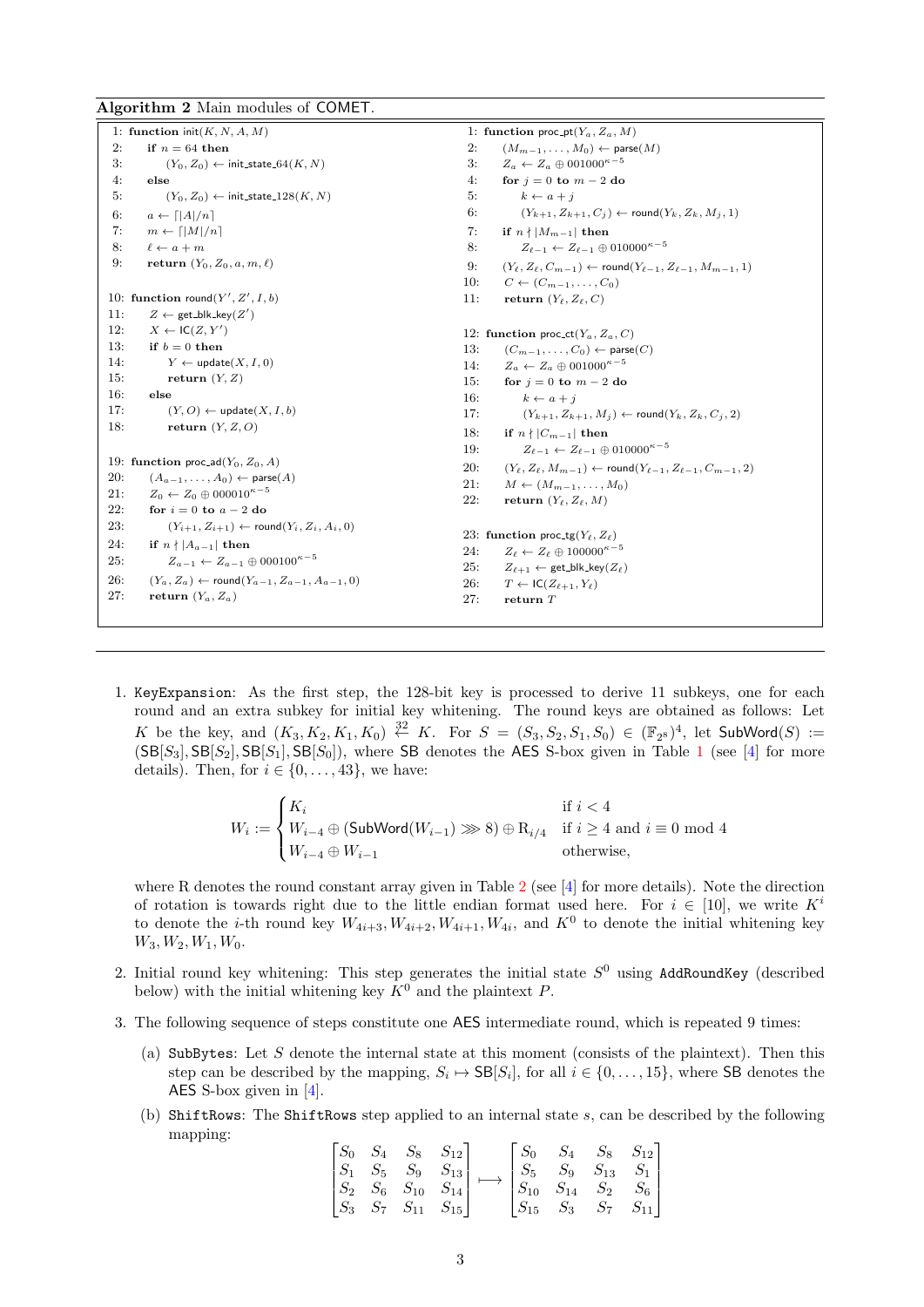Algorithm 3 Various sub-modules of COMET.

```
1: function chop(I, \ell)2: if \ell > n then
3: return ⊥
4: else
5: return i_{\ell-1} \ldots i_06: function parse(I)7: \ell = \lceil |I|/n \rceil8: if \ell = 0 then
9: return ⊥
10: else
11: (I_{\ell-1},...,I_0) \stackrel{n}{\leftarrow} I12: return (I_{\ell-1}, \ldots, I_0)13: function opt_pad0^*1(I)14: if |I| = 0 or n \nmid |I| then
15: \xi = n - (|I| \mod n)16: I \leftarrow 0^{\xi - 1} 1 || I17: return I
18: function permute(Z')19: (Z'_1, Z'_0) \stackrel{p}{\leftarrow} Z'20: Z_0 \leftarrow Z'_0 \odot \alpha21: Z \leftarrow (Z'_1, Z_0)22: return Z
23: function init_state_128(K, N)24: Y \leftarrow K25: Z \leftarrow \mathsf{IC}(K, N)26: return (Y, Z)1: function init_state_64(K, N)2: Y \leftarrow \mathsf{IC}(K,0)3: Z \leftarrow K \oplus 0^{\kappa - r} || N4: return (Y, Z)5: function shuffle(X')6: (X'_3, X'_2, X'_1, X'_0) \stackrel{n/4}{\leftarrow} X'7: X_2 \leftarrow X_2' \ggg 18: X \leftarrow (X'_1, X'_0, X_2, X'_3)9: return X
                                                                          10: function get_blk_key(Z')
                                                                          11: Z \leftarrow \text{permute}(Z')12: return Z
                                                                         13: function update(X, I, b)14: if b = 0 then
                                                                          15: Y \leftarrow X \oplus \mathsf{opt\_pad0}^*1(I)16: return Y
                                                                         17: else
                                                                         18: X' \leftarrow \text{shuffle}(X)19: O \leftarrow \mathsf{chop}(X', |I|) \oplus I20: if b = 1 then
                                                                          21: Y \leftarrow X \oplus \mathsf{opt\_pad0}^*1(I)22: else if b = 2 then
                                                                          23: Y \leftarrow X \oplus \mathsf{opt\_pad0}^*1(O)24: return (Y, O)
```
(c) MixColumns: The MixColumns step applies an invertible linear transformation on each column of the state matrix. The linear transformation is described by the following matrix:

| $\vert 2 \vert$                                                          | 3              |                | $\mathbf 1$   |
|--------------------------------------------------------------------------|----------------|----------------|---------------|
|                                                                          | $\overline{2}$ | 3              |               |
| $\begin{array}{ c } \hline 1 \ \hline 1 \ \hline 3 \ \hline \end{array}$ |                | $\overline{2}$ | $\frac{1}{3}$ |
|                                                                          |                |                |               |

over the field  $\mathbb{F}_{2^8}$  defined with respect to the irreducible polynomial  $x^8 + x^4 + x^3 + x + 1$ .

- (d) AddRoundKey: The AddRoundKey step for the i-th round and internal state s is defined by the mapping  $S_j \mapsto S_j \oplus K_j^i$ , for all  $j \in \{0, \ldots, 15\}$ .
- 4. The final round invokes SubBytes, ShiftRows, and AddRoundKey in order, skipping the MixColumns operation.

#### 1.4.2 Description of CHAM

CHAM [5] is based on the ARX design paradigm, and hence does not require any S-boxes. It can have block size  $n \in \{64, 128\}$ , and key size  $\kappa \in \{n, 2n\}$ . We focus on the  $\kappa = n$  case. Both CHAM-128/128 and CHAM-64/128 consist of 80 rounds. CHAM-128/128 views its state as a concatenation of four 32-bit words. Similarly, CHAM-64/128 views its state as a concatenation of four 16-bit words. The number of rounds and the wor[d s](#page-13-1)ize are denoted as  $r$  and  $w$ , respectively.

In the following discussion we write  $a\%b$  to denote a mod b, and  $\boxplus$  to denote addition modulo  $2^w$ . For  $n \in \{64, 128\}$  and  $\kappa = n$ , CHAM- $n/\kappa$  encrypts a plaintext  $P \in \{0, 1\}^n$  to a ciphertext  $C \in \{0, 1\}^n$  using a secret key  $K \in \{0,1\}^{\kappa}$  by applying r iterations of a round function as follows:

1. First, P is parsed into four w-bit words  $S_3^0$ ,  $S_2^0$ ,  $S_1^0$ ,  $S_0^0$ .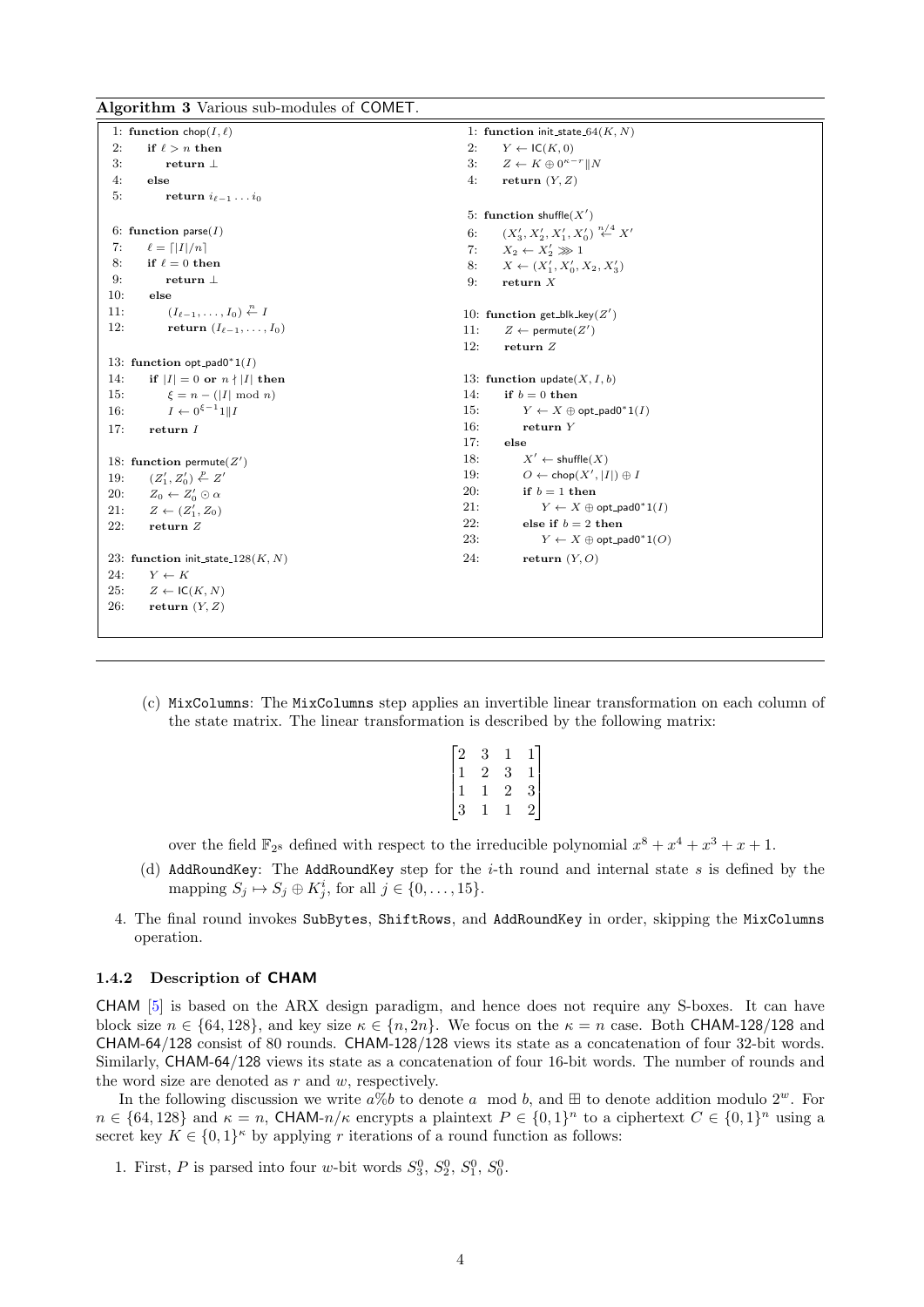<span id="page-5-0"></span>

Figure 1: Schematic diagram of different modules used in the encryption algorithm of COMET for non empty AD and PT. From top to bottom and left to right, we have the following modules: init\_state\_128, init\_state\_64, proc\_tg, proc\_ad, and proc pt.  $\varphi$  and  $\varrho$  denote the functional view of sub-modules permute and shuffle from algorithm 3, respectively. See algorithm 1-3 for more details.

2. For  $i \in \{0, \ldots, r-1\}$ , the *i*-th round output,  $S^{i+1}$  is computed as:

$$
S_3^{i+1} = ((S_0^i \oplus i) \boxplus ((S_1^i \lll 1) \oplus R_{i\%2\kappa/w})) \lll 8
$$
  

$$
S_j^{i+1} = S_{j+1}^i \text{ for } 0 \leq j \leq 2,
$$

if  $i$  is even, otherwise,

$$
S_3^{i+1} = ((S_0^i \oplus i) \boxplus ((S_1^i \ll 8) \oplus R_{i\%2\kappa/w})) \ll 1
$$
  

$$
S_j^{i+1} = S_{j+1}^i \text{ for } 0 \le j \le 2,
$$

where  $RK_{i\%2k/w}$  is the round key. The ciphertext C is defined as  $C = (S_3^r, S_2^r, S_1^r, S_0^r)$ .

3. The key schedule of CHAM- $n/\kappa$  takes the secret key  $K \in \{0,1\}^{\kappa}$  and generates the  $2\kappa/w$  w-bit round keys  $R_0, R_1, \ldots, R_{2\kappa/w-1}$ . Initially, divide the secret key into  $\kappa/w$  w-bit round words  $K_0, K_1, \ldots, K_{\kappa/w-1}$ . Then the round keys are generated as follows:

$$
R_i = K_i \oplus (K_i \lll 1) \oplus (K_i \lll 8),
$$
  

$$
R_{(i+\kappa/w)\oplus 1} = K_i \oplus (K_i \lll 1) \oplus (K_i \lll 11),
$$

where  $i \in \{0, \ldots, \kappa/w\}.$ 

#### 1.4.3 Description of Speck-64/128

Speck-64/128 [6, 7] is based on ARX design paradigm. Speck-64/128 allows for a number of block size/key size combinations, but we will focus on Speck-64/128[64] which requires 27 rounds of a key-dependent map  $f_R: \mathbb{F}_{2^{32}} \times \mathbb{F}_{2^{32}} \to \mathbb{F}_{2^{32}} \times \mathbb{F}_{2^{32}}$  defined by

 $\forall (X_1, X_0) \in \mathbb{F}_{2^{32}} \times \mathbb{F}_{2^{32}}, \quad f_R(X_1, X_0) := (((X_1 \ggg 8) \boxplus X_0) \oplus R, ((X_0 \llg 3) \oplus ((X_1 \ggg 8) \boxplus X_0) \oplus R)),$  $\forall (X_1, X_0) \in \mathbb{F}_{2^{32}} \times \mathbb{F}_{2^{32}}, \quad f_R(X_1, X_0) := (((X_1 \ggg 8) \boxplus X_0) \oplus R, ((X_0 \llg 3) \oplus ((X_1 \ggg 8) \boxplus X_0) \oplus R)),$  $\forall (X_1, X_0) \in \mathbb{F}_{2^{32}} \times \mathbb{F}_{2^{32}}, \quad f_R(X_1, X_0) := (((X_1 \ggg 8) \boxplus X_0) \oplus R, ((X_0 \llg 3) \oplus ((X_1 \ggg 8) \boxplus X_0) \oplus R)),$  $\forall (X_1, X_0) \in \mathbb{F}_{2^{32}} \times \mathbb{F}_{2^{32}}, \quad f_R(X_1, X_0) := (((X_1 \ggg 8) \boxplus X_0) \oplus R, ((X_0 \llg 3) \oplus ((X_1 \ggg 8) \boxplus X_0) \oplus R)),$  $\forall (X_1, X_0) \in \mathbb{F}_{2^{32}} \times \mathbb{F}_{2^{32}}, \quad f_R(X_1, X_0) := (((X_1 \ggg 8) \boxplus X_0) \oplus R, ((X_0 \llg 3) \oplus ((X_1 \ggg 8) \boxplus X_0) \oplus R)),$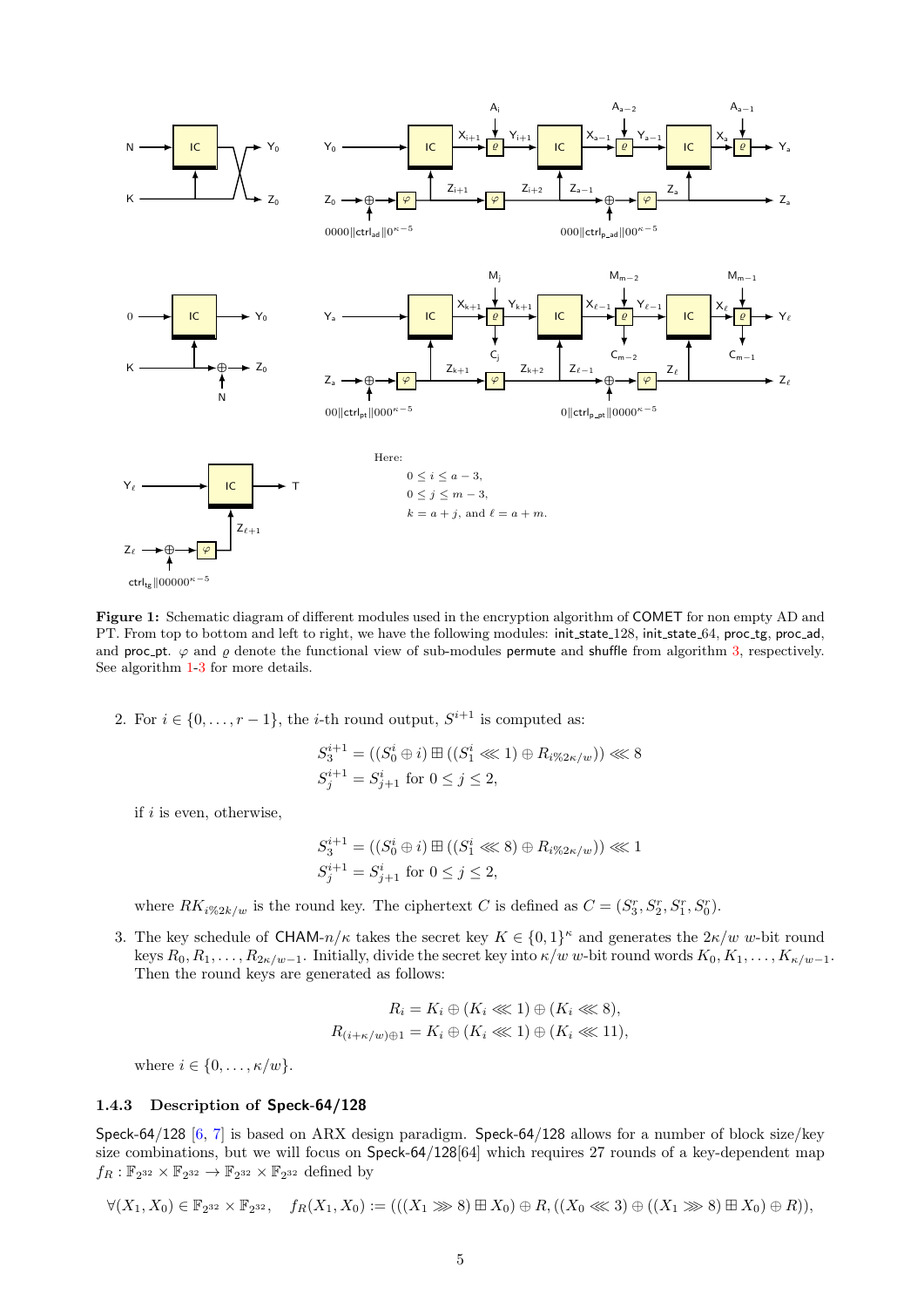<span id="page-6-0"></span>Table 1: AES-128/128 S-Box Table. All values are given in hexadecimal format. The row and column denote the most and least significant nibble of the input. For example For example 3a is converted into 80.

| 02<br>00<br>01                                    | 03<br>05<br>04                         | 07<br>08<br>06<br>09<br>0a                      | 0f<br>0 <sub>b</sub><br>0d<br>0c<br>0e            |
|---------------------------------------------------|----------------------------------------|-------------------------------------------------|---------------------------------------------------|
| 63<br>77<br>  00<br>7c                            | f2<br>7b<br>6b                         | 6f<br>35<br>30<br>67<br>01                      | 76<br>2 <sub>b</sub><br>fe<br>d7<br>ab            |
| 82<br>c9<br><b>10</b><br>ca                       | 7d<br>fa<br>59                         | $f_{0}$<br>47<br>d4<br>$_{\rm ad}$<br>a2        | 72<br>$_{\rm c0}$<br>$_{\mathrm{af}}$<br>9c<br>a4 |
| $_{\rm fd}$<br>20<br>b7<br>97                     | 36<br>26<br>3f                         | f7<br>34<br>ef<br>a5<br>$_{\rm cc}$             | d8<br>31<br>15<br>f1<br>71                        |
| - 30<br>23<br>04<br>c7                            | $_{c3}$<br>18<br>96                    | 07<br>12<br>05<br>9a<br>80                      | 27<br>75<br>e2<br>b2<br>eb                        |
| 83<br>$_{2c}$<br>09<br>- 40                       | 1 <sub>b</sub><br>1a<br>6e             | 52<br>3b<br>a <sub>0</sub><br>d6<br>5a          | e3<br>2f<br>b3<br>29<br>84                        |
| 53<br>- 50<br>d1<br>$^{00}$                       | 20<br>$_{\rm fc}$<br>$_{\rm ed}$       | 5 <sub>b</sub><br>b1<br>6a<br>cb<br>be          | $_{\rm cf}$<br>58<br>39<br>4a<br>4c               |
| $_{\rm ef}$<br>$\vert$ 60<br>d0<br>aa             | fb<br>43<br>4d                         | 33<br>85<br>45<br>f9<br>02                      | 9f<br>7f<br>3 <sub>c</sub><br>a8<br>50            |
| 70<br>a3<br>51<br>40                              | 8f<br>92<br>9d                         | 38<br>f <sub>5</sub><br>b6<br>bc<br>$_{\rm da}$ | ff<br>f3<br>d2<br>21<br>10                        |
| - 80<br>13<br>0 <sub>c</sub><br>cd                | 5f<br>97<br>ec                         | 17<br>44<br>a7<br>7e<br>c4                      | 5d<br>73<br>3d<br>19<br>64                        |
| 4f<br>60<br>81<br>- 90                            | 22<br>$_{\rm dc}$<br>$_{2a}$           | 88<br>46<br>90<br>b8<br>ee                      | db<br>0 <sub>b</sub><br>14<br>5e<br>$_{\rm de}$   |
| 32<br>3a<br>$_{\rm e0}$<br>  a0                   | 49<br>06<br>0a                         | d3<br>5 <sub>c</sub><br>c2<br>24<br>ac          | 95<br>79<br>62<br>91<br>e4                        |
| 37<br>$\vert$ b <sub>0</sub><br>$_{\rm e7}$<br>c8 | 8d<br>d5<br>6d                         | f4<br>a9<br>6c<br>56<br>4e                      | 7a<br>08<br>65<br>ae<br>ea                        |
| $\sim$ c0<br>78<br>25<br>ba                       | 2e<br>1c<br>a6                         | $_{\rm c6}$<br>e8<br>74<br>dd<br>b4             | 8 <sub>b</sub><br>1f<br>4b<br>8a<br>bd            |
| $\vert$ d <sub>0</sub><br>70<br>3e<br>b5          | 48<br>66<br>03                         | f6<br>61<br>35<br>57<br>0e                      | 9e<br>86<br>1 <sub>d</sub><br>b9<br>c1            |
| f8<br>98<br>$\vert$ e0<br>$_{\rm e1}$             | 11<br>69<br>d9                         | 9 <sub>b</sub><br>8e<br>94<br>87<br>1e          | df<br>55<br>28<br>e9<br>ce                        |
| $f_0$<br>89<br>89<br>$_{\rm a1}$                  | bf<br>0 <sub>d</sub><br>e <sub>6</sub> | 68<br>42<br>42<br>99<br>2d                      | 0f<br>16<br>54<br>bb<br>b <sub>0</sub>            |

Table 2: AES-128/128 Round Constants Table. All values are given in hexadecimal format.

| Round:   1   2   3   4   5   6   7   8   9   10 |  |  |  |  |  |  |  |  |  |  |  |
|-------------------------------------------------|--|--|--|--|--|--|--|--|--|--|--|
|                                                 |  |  |  |  |  |  |  |  |  |  |  |

<span id="page-6-1"></span>where R denotes the 32-bit subkey, and  $(X_1, X_0)$  denotes the 64-bit state of the cipher. The Speck-64/128 key schedule uses similar round function to generate the round subkeys  $R_i$ . Let K be the 128-bit key of Speck-64/128[64]. We write  $(K_3, K_2, K_1, K_0) \stackrel{32}{\leftarrow} K$ . Let  $L_2 = K_3$ ,  $L_1 = K_2$ ,  $L_0 = K_0$ , and  $R_0 = K_0$ . Then for  $0 \le i \le 27$ , the round subkeys are defined as:

$$
L_{i+3} = (R_i \boxplus (L_i \ggg 8)) \oplus i,
$$
  

$$
R_{i+1} = (R_i \llg 3) \oplus L_{i+3},
$$

and  $(R_{26}, \ldots, R_0)$  denote the round subkeys.

# 2 Concrete Proposals for Submission

COMET is designed to have small state and small number of operations in both hardware and software. The major chunk of computational time and power is used by the underlying block cipher. In this section we provide concrete proposals based on three block ciphers, namely, AES-128/128 [4], CHAM [5], and Speck-64/128 [6, 7, 8]. The proposals based on these block ciphers are categorized into software and hardware oriented proposals, due to their relative advantages in their respective category. Here we remark that the segregation is only for recommendation purposes, and the seven schemes listed below are suitable for application in both software and hardware.

### 2.1 Software Oriented Lightweight AEAD Proposals

Speck-64/128 is specially designed for applications in small micro-controllers [6] and AES-128/128 is supported on many micro-controllers and processors. So, they are well-suited for applications requiring lightweight software implementations. We propose the following submissions for applications in software oriented areas:

- 1. COMET-128\_AES-128/128: This version sets  $n = 128$  and uses AES-128/128 as the underlying block cipher. It requires a fixed [le](#page-13-2)ngth nonce of size  $r = 128$ . The maximum length of plaintext or associated data, and the amount of data to be processed using a single key, is bounded by at most  $2^{64}$  bytes. The tag size  $t = 128$  bits.
- **3. COMET-64\_Speck-64/128:** This version sets  $n = 64$  and uses Speck-64/128 as the underlying block cipher. It requires a fixed length nonce of size  $r = 120$ . The maximum length of plaintext or associated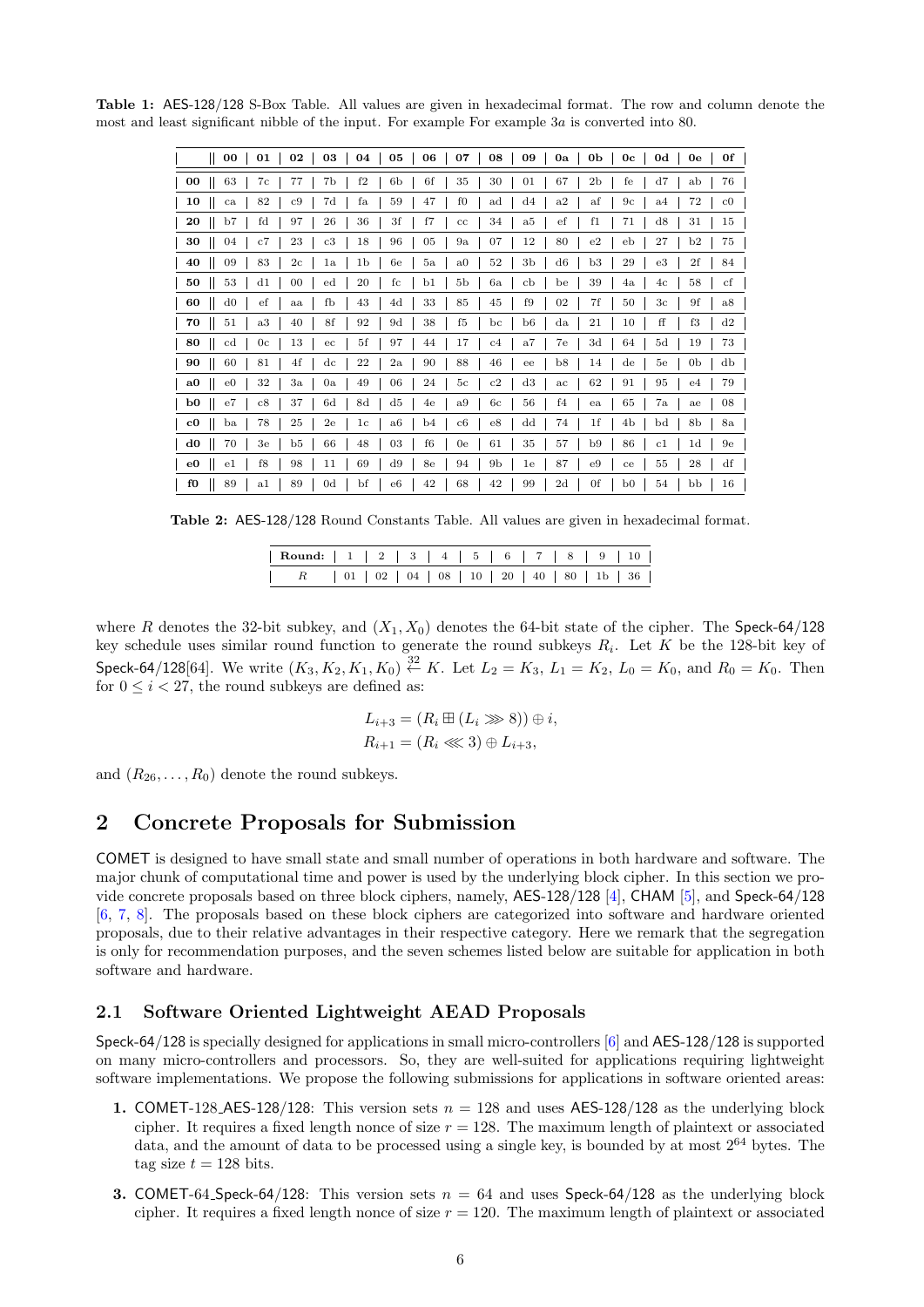data, and the amount of data to be processed using a single key, is bounded by at most  $2^{45}$  bytes. The tag size  $t = 64$  bits.

### 2.2 Hardware Oriented Lightweight AEAD Proposals

CHAM is an ultra-lightweight block cipher which has very small hardware footprint [5]. We propose the following CHAM-based submissions for applications in hardware oriented areas:

- 1. COMET-128 CHAM-128/128: This version sets  $n = 128$  and uses CHAM-128/128 as the underlying block cipher. It requires a fixed l[eng](#page-13-1)th nonce of size  $r = 128$ . The maximum length of plaintext or associated data, and the amount of data to be processed using a single key, is bounded by at most  $2^{64}$ bytes. The tag size  $t = 128$  bits.
- 2. COMET-64 CHAM-64/128: This version sets  $n = 64$  and uses CHAM-64/128 as the underlying block cipher. It requires a fixed length nonce of size  $r = 120$ . The maximum length of plaintext or associated data, and the amount of data to be processed using a single key, is bounded by at most  $2^{45}$  bytes. The tag size  $t = 64$  bits.

#### 2.2.1 Primary Version

We fix COMET-128\_AES-128/128 as our primary submission in the AEAD category. We choose the mode COMET-128 for two reasons:

- Better security: It achieves better data complexity limits than COMET-64. Additionally it gives better security in random nonce scenario (see section 4).
- Higher throughput: The data processing rate is a healthy 128-bit per block cipher call. This could be crucial in reducing the latency and energy consumption.

We choose the block cipher AES-128/128, as it is w[ell](#page-9-0)-analyzed in both single-key and related-key models, and hence instills greater confidence to the security of COMET-128 AES-128/128. Furthermore, AES-128/128 is a standardized block cipher, which means that most of the well-known cryptographic libraries offer an AES-128/128 implementation. This will allow for swift integration of COMET-128 AES-128/128.

# 3 Design Rationale

The primary motivation behind COMET is the design of a lightweight (in hardware/software state/memory footprint) yet adequately efficient and secure AEAD mode of operation for block ciphers. Particularly, our goal is to keep minimal state size, and then aim for better performance and security. For this we start with the design paradigm of Beetle [2, 3], a sponge variant, and think of ways to replace the internal permutation call with a block cipher call. For  $b \ge 1$ , suppose,  $P: \{0,1\}^b \to \{0,1\}^b$  is a permutation over  $\{0,1\}^b$ . Now, for  $b = n + \kappa$  and  $(x, z) \in \{0, 1\}^n \times \{0, 1\}^{\kappa}$ , we define  $P(x, z) := (\mathsf{IC}(z, x), \varphi(z))$  where  $\mathsf{IC}$  is a block cipher with *n*-bit block size and  $\kappa$ -bit key size, and  $\varphi$  is a permutation over  $\{0,1\}^{\kappa}$ . Now if  $\varphi$  is light and efficient then one can expect that this [de](#page-12-0)[fini](#page-13-5)tion of P will be more efficient then a larger permutation over  $\{0,1\}^b$ , as it may require more rounds to mix b bits. In order to keep  $\varphi$  light we use an encoding of the block position (motivated by the CTR mode [1]) to permute and generate the next block key. Combining the two elements: state size reduction following Beetle paradigm, and efficient and light key updation using encoding of block position following CTR paradigm, we get a mode with a small state  $((n + \kappa)$  bits) and high security  $(2^n \text{ data})$ and  $2^{\kappa}$  time complexity).

### 3.1 Nonce Usage

COMET makes a single pass over the input associated data and plaintext to reduce the latency in producing the ciphertext. In general, single pass AEAD's use a non-repeating nonce to generate a (possibly uniform) random state for each encryption query. COMET also follows the same paradigm and is secure in *nonce* respecting scenario, i.e. each nonce should be used to encrypt a single message in the lifetime of the key. We remark here that we do not claim any security when the nonces are reused in an arbitrary fashion to encrypt multiple messages, although birthday bound (in the block size) security is still possible for scenarios where the nonce is chosen randomly. This is mentioned in section 4.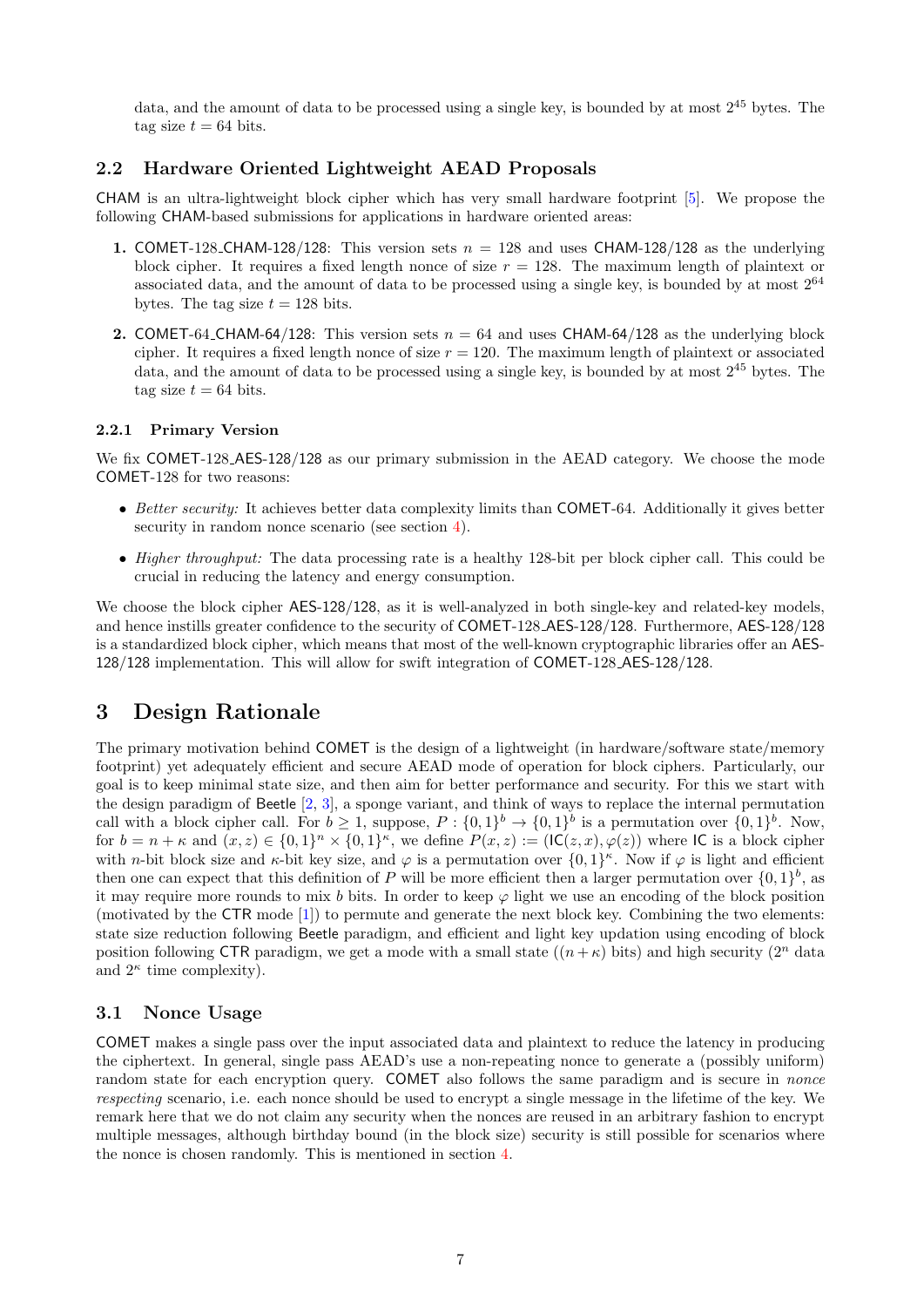### 3.2 Number of Block Cipher Calls

The cipher requires 1 call (this can be cached between queries for COMET-64, if storage is available) for initialization; a and m calls for processing AD and message, respectively, where  $a = \frac{\lfloor A \rfloor}{n}$  and  $m =$  $\lceil |M|/n \rceil$ ; and 1 call for tag generation. In total, the cipher requires  $a + m + 2$  many calls to process an a block AD and m block message. In the following list, we enumerate the exact number of calls for some cases.

- 1. For  $|A| = 0$ ,  $|M| = 0$ : 2 calls 1 call for initialization, and 1 call for tag generation.
- 2. For  $0 < |A| \le n$ ,  $|M| = 0$ : 3 calls  $-1$  call for initialization, 1 for AD processing, and 1 for tag generation.
- 3. For  $3n < |A| < 4n$ ,  $|M| = 0$ : 6 calls 1 call for initialization, 4 for AD processing, and 1 for tag generation.
- 4. For  $|A| = 0$ ,  $|M| \leq n$ : 3 calls  $-1$  call for initialization, 1 for key stream generation, and 1 for tag generation.
- 5. For  $|A| = 0$ ,  $3n < |M| \le 4n$ : 6 calls 1 call for initialization, 4 for key stream generation and 1 for tag generation.
- 6. For  $0 < |A| \le n$ ,  $0 < |M| \le n$ : 4 calls  $-1$  call for initialization, 1 for AD processing, 1 for key stream generation, and 1 for tag generation.
- 7. For  $3n < |A| < 4n$ ,  $3n < |M| < 4n$ : 10 calls 1 call for initialization, 4 for AD processing, 4 for key stream generation, and 1 for tag generation.

### 3.3 Choice of init state Function

COMET employs nonce-based initialization (see Figure 1) at the start to generate a random state (initial key and input). This is done while restricting the number of block cipher calls to 1, so as to keep minimal overhead. Depending upon the variants, namely, COMET-128 and COMET-64, we employ two different approaches in this step:

State Derivation in COMET-128: In this case the [inp](#page-5-0)ut nonce is encrypted with the master key to get a nonce derived key and the master key is used as the initial input. This helps in two respects: first, the security of the mode can be shown in more relaxed security models [9]; second, the underlying block cipher is only required to be related-key secure under without replacement key derivation.

State Derivation in COMET-64: In this case, the block size is smaller than the nonce size, which makes it difficult to process the nonce in one go. Since the focus of COMET-64 is more towards, state size reduction, we sacrifice a little bit in terms of security. Here the master key is X[O](#page-13-6)Red with the input nonce to generate the initial key and the encryption of 0 under master key is used as the initial input.

#### 3.4 Choice of permute Function

We need that the **permute** function should have a large period, so that within an encryption query there is no collision in the key input of each block. Multiplication by primitive element  $\alpha$  has this property. In this case two block keys can be same only if the input length goes beyond  $2^{64}$ . So we choose  $\alpha$  multiplication as our choice of permute. Note that, it is also expected to resist the existing related-key attack strategies based on key difference.

#### 3.5 Choice of shuffle Function

Like Beetle [2, 3], we need that both shuffle(x) and shuffle(x)  $\oplus$  id(x) should be invertible for all x, where id denotes the identity function. We choose a variant of the shuffle function used in Beetle, in order to reduce the number of shift and swap operations.

### 3.6 Th[e](#page-12-0) [Co](#page-13-5)ntrol Bits

Here we explain the 5-bit control signal that we use to separate the processing of various critical blocks. The control signals can be viewed as a 5-bit string described below

### $ctrl_{te}$  ctrl<sub>p\_pt</sub> ctrl<sub>pt</sub> ctrl<sub>p\_ad</sub> ctrl<sub>ad</sub>

Initially, all bits are set to 0. The bits are set to 1 in the following manner: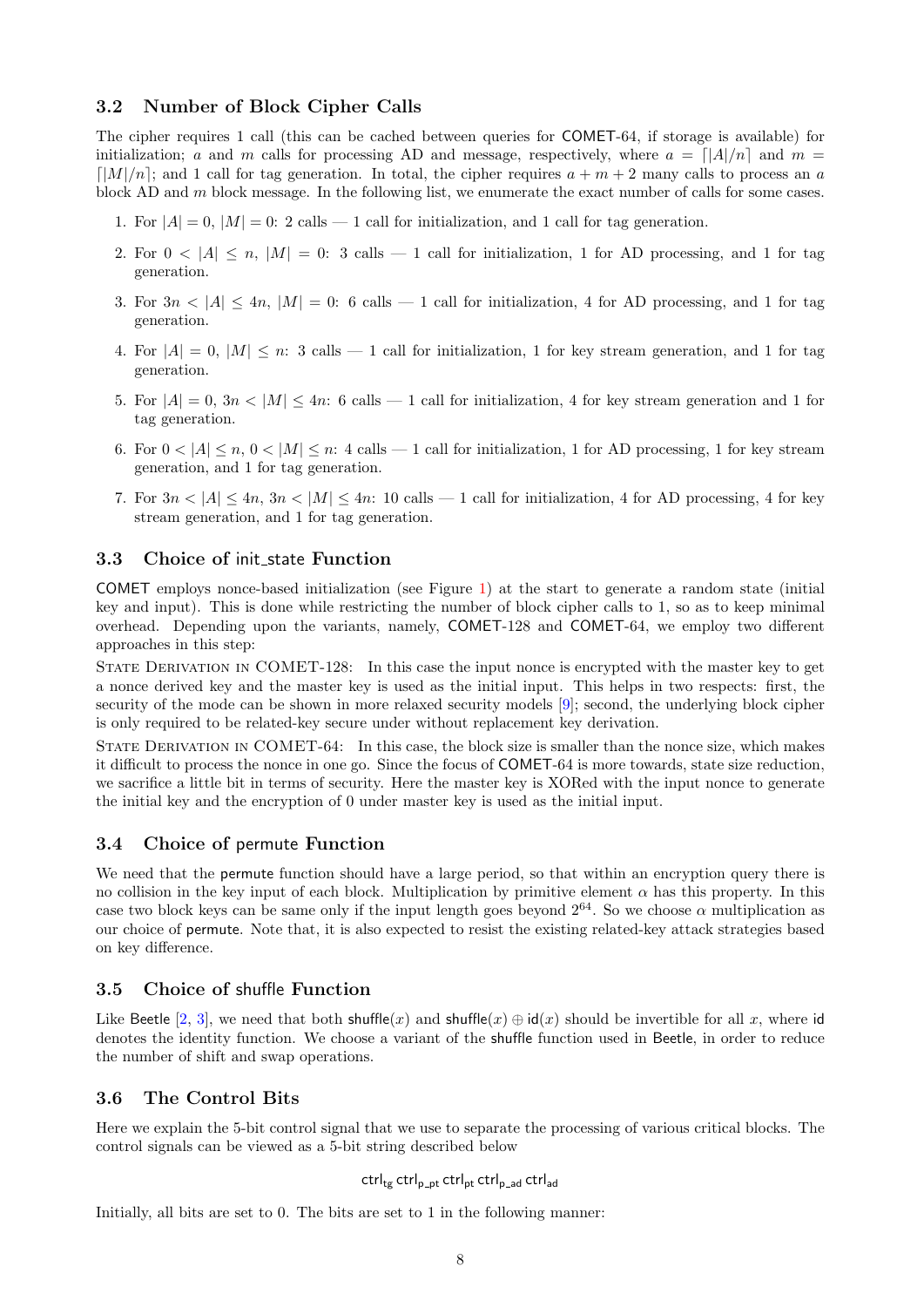- 1. ctrlad: The bit sets to 1 at first AD block processing call. For empty AD it remains set to 0.
- 2.  $\text{ctrl}_{p\_ad}$ : The bit sets to 1 at the last AD block processing call if the last block is partial. For full last block it remains set to 0.
- 3. ctrlpt: The bit sets to 1 at first message block processing call. For empty messages it remains set to 0.
- 4.  $ctrl_{ppt}:$  The bit sets to 1 at the last message block processing call if the last block is partial. For full last block it remains set to 0.
- 5.  $\text{ctrl}_{\text{tg}}$ : The bit sets to 1 at tag generation call.

At each of the 5 critical stages, we XOR the corresponding signal to the appropriate bit (as described above) of the Z-state. Note that, in hardware implementations we do not actually need 5 signals. Indeed, one can reuse the  $\text{ctrl}_{\text{ad}}$  and  $\text{ctrl}_{\text{p\_ad}}$  for  $\text{ctrl}_{\text{p\_pt}}$  and  $\text{ctrl}_{\text{p\_pt}}$ , respectively, which means that we only need 3 signals.

# <span id="page-9-0"></span>4 Security Claims

|  |  |  |  |  |  | <b>Table 3:</b> Summary of security claims for various submissions based on COMET. |  |  |  |  |
|--|--|--|--|--|--|------------------------------------------------------------------------------------|--|--|--|--|
|--|--|--|--|--|--|------------------------------------------------------------------------------------|--|--|--|--|

| Submissions            |           | Confidentiality |           | Integrity       |
|------------------------|-----------|-----------------|-----------|-----------------|
|                        | Time      | Data (in bytes) | Time      | Data (in bytes) |
| COMET-128_AES-128/128  | $2^{119}$ | $2^{64}$        | $2^{119}$ | $2^{64}$        |
| COMET-128_CHAM-128/128 | 2119      | $2^{64}$        | $2^{119}$ | $2^{64}$        |
| COMET-64_Speck-64/128  | $2^{119}$ | $2^{64}$        | $2^{112}$ | $2^{45}$        |
| COMET-64_CHAM-64/128   | 2119      | 2064            | $2^{112}$ | $2^{45}$        |

<span id="page-9-1"></span>In Table 3, we give a quantitative summary of the expected security level for the four instantiations of COMET. We assume a nonce-respecting environment, i.e., for a fixed key, for two distinct encryption queries, the public nonce value is always distinct, although COMET-128 could also be secure in scenarios, where the nonce is chosen uniformly from the nonce space. The security claims are based on full round AES-128/128, CHAM-1[28/](#page-9-1)128, CHAM-64/128, and Speck-64/128, and we do not claim any security for COMET with roundreduced variants of these block ciphers. Note that COMET-64 allows for higher data limits in confidentiality, as compared to the data limit in integrity/authenticity. We remark that we could not find any matching forging attack(s) on COMET-64, even when the integrity data limits was significantly higher than the one given in Table 3, so it is quite possible that the integrity security margins for COMET-64 could be improved.

# 5 Security Analysis

In this section[, w](#page-9-1)e give a brief and informal justification for the security claims made in Table 3 of section 4.

### 5.1 Security of COMET

We analyze the COMET mode of operation against generic attacks (assuming the underlyin[g b](#page-9-1)lock cip[her](#page-9-0) is ideal, i.e. random permutation). First we briefly explain possible attack strategies along with a rough lower bound estimate on the data and time complexity of each strategy. Then we validate the recommended criteria given in Table 3 by substituting concrete parameters. In the following discussion:

- D denotes the total (both encryption and decryption) data complexity. This parameter quantifies the online resource requirements, and includes the total number of blocks (among all messages and associated data) processed through the underlying block cipher for a fixed master key. We use  $D_e$  and  $D<sub>v</sub>$  to account f[or](#page-9-1) the data complexity of encryption and decryption/verification queries.
- $\bullet$  T denotes the time complexity. This parameter quantifies the offline resource requirements, and includes the total time required to process the offline evaluations of the underlying block cipher. Since one call of the block cipher can be assumed to take a constant amount of time, we generally take  $T$  as the total number of offline calls to the block cipher.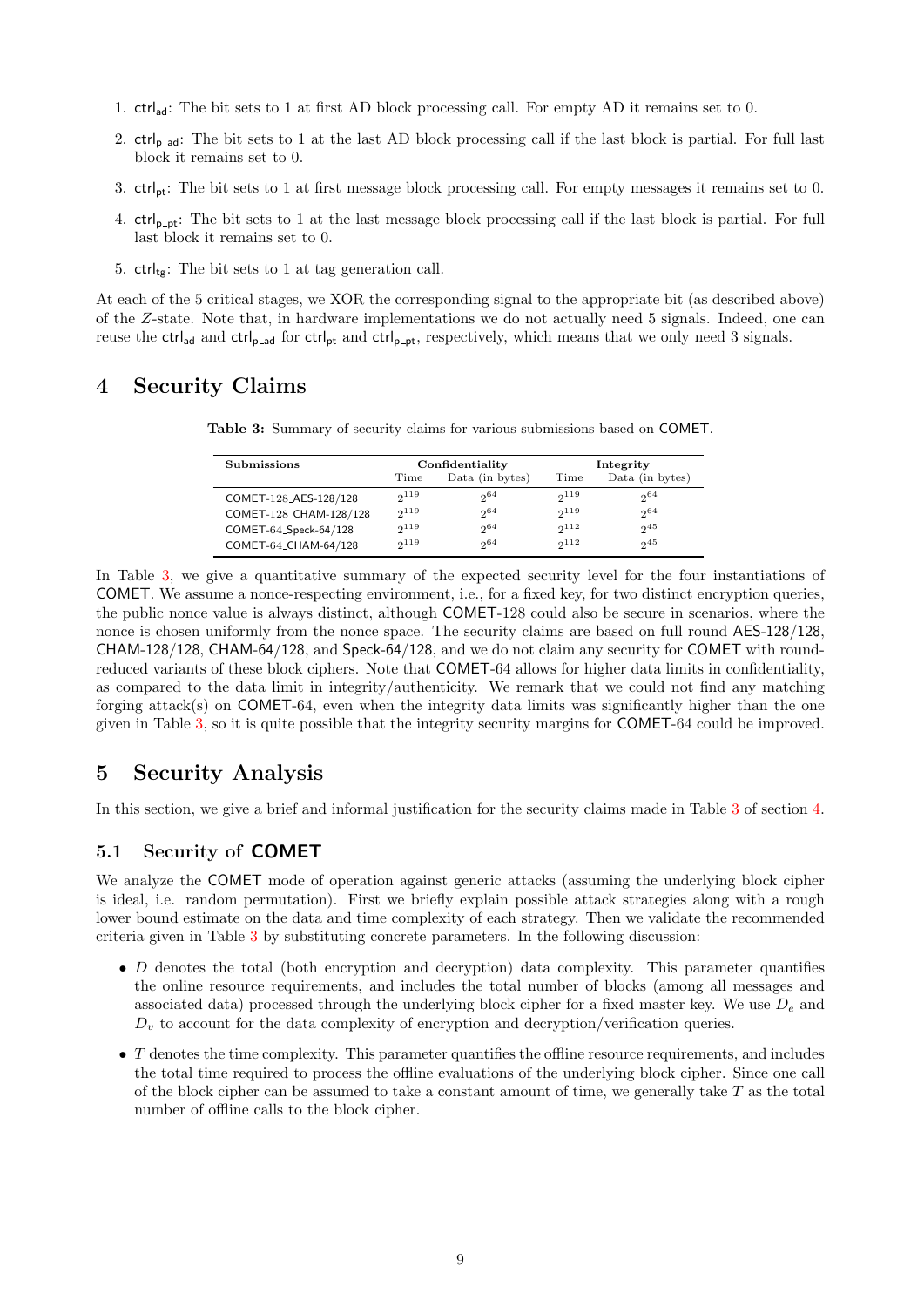#### 5.1.1 Master Key or Internal State Recovery

Master Key Recovery: The adversary can try to guess the master key using offline block cipher queries. Once the master key is known the adversary can certainly distinguish, forge valid ciphertexts, or recover the plaintext. But, since the master key is chosen uniformly in both COMET-128 and COMET-64, this strategy would require  $T \approx 2^{\kappa}$  many offline queries and a constant number of encryption queries, i.e.  $D_e = O(1)$ .

<span id="page-10-0"></span>STATE RECOVERY: The adversary can try to guess the internal state for some encrypted block using a combination of offline and online queries. If the adversary guesses the state correctly then it can forge valid ciphertexts for the nonce value used in this encrypted block. We argue that guessing the internal state is much harder than guessing the master key itself. Indeed, one can recover the key once the state is recovered. Note that guessing just one of Y or Z is not enough as the other value is random. Further, guessing both Y and Z requires the product of data and time,  $D_e T \approx 2^{n+\kappa}$ . This can be argued using list matching arguments, i.e. the adversary creates a list  $\mathcal{L}_T$  of T offline query-response tuples and a list  $\mathcal{L}_{D_e}$  of  $D_e$  online query-response tuples (with empty PT and AD). It can then try to get a matching between  $\mathcal{L}_T$  and  $\mathcal{L}_{D_e}$ , and for each matching try an appropriate forging attempt. A matching between any element of  $\mathcal{L}_T$  and any element of  $\mathcal{L}_{D_e}$  would happen with approx.  $2^{-(n+\kappa)}$  probability (as the key and mask are random and almost independent of each other). So we need  $D_e T \approx 2^{n+\kappa}$ .

#### 5.1.2 Privacy Security of COMET

In privacy attacks the adversary is concerned with distinguishing the COMET mode with an ideal authenticated encryption scheme. In addition to access of the encryption algorithm, the adversary is also allowed offline evaluations of the underlying block cipher. A trivial attack strategy is guessing the master key (as discussed in section 5.1.1). Non-trivially, the adversary can distinguish the modes from ideal if there is no randomness in some ciphertext (or tag) blocks. This is possible in the following two ways:

- ONLINE-ONLINE BLOCK MATCHING: For a pair of distinct online (in this case encyrption) query block, the inte[rnal s](#page-10-0)tates matches. Then, the block that appears later will have non-random behavior. Note that this matching is only accidental and will happen with probability approx.  $2^{-(n+\kappa)}$  in both **COMET-128**, and **COMET-64**. Thus it requires  $D_e T \approx 2^{n+\kappa}$ .
- ONLINE-OFFLINE BLOCK MATCHING: This is similar to the state recovery attack strategy of section 5.1.1. Again this matching will happen accidentally with probability approx.  $2^{-(n+\kappa)}$ , which gives  $D_e T \approx 2^{n+\kappa}$ . To be a bit more precise, the product  $D_e T$  will be a little bit higher, approximately  $2^{n+\kappa}/2n$ . We ignore the logarithmic and constant factors as our security claims are well within the precise limits.

#### 5.1.3 Integrity Security of COMET

In this case the adversary has to forge a fresh and valid ciphertext and tag pair. The adversary is allowed to make encryption queries to the encryption algorithm and forging queries to the decryption algorithm.

<span id="page-10-1"></span>In forgery attack, the adversary can apply previous strategies of key or state recovery as in section 5.1.1. Previous strategies would lead to bounds of the form  $T \approx 2^{\kappa}$  and  $D_e T \approx 2^{n+\kappa}$ . Some other attack strategies are described below:

- Tag Guessing: The adversary simply guesses random tag values for each forgery attempt. A [tag](#page-10-0) guess will be valid with probability approx.  $2^{-n}$ , which would give  $D_v \approx 2^n$ .
- Decryption Query Matching with Encryption Query Chain: Suppose the adversary gets the response  $(c_1, c_2, c_3, c_4, c_5, t)$  for some encryption query, and then tries a decryption query of the form  $(c'_1, c'_2, c'_3, c_4, c_5, t)$ , of course, with a different nonce value. In this case the decryption query is valid if the next input internal state corresponding to  $c'_3$  matches with the one corresponding to  $c_3$ . It can be shown that the probability of this event is bounded by approx.  $nD_eD_v/2^{n+\kappa} + D_e/2^{2n}$ , which gives  $D_e \approx 2^n$  and  $D_v \approx 2^{\kappa - \log_2 n}$ .
- DECRYPTION QUERY MATCHING WITH OFFLINE QUERY CHAIN: This is similar to the previous case, in the sense, that the adversary tries to match a decryption query to a chain, except in this case the chain is constructed through offline queries. This would mean that the adversary constructed a chain of internal states for some fixed ciphertext and tag blocks using offline queries, and then matched a decryption query to this chain. Now the chain can be constructed by making block cipher queries in one of the two ways: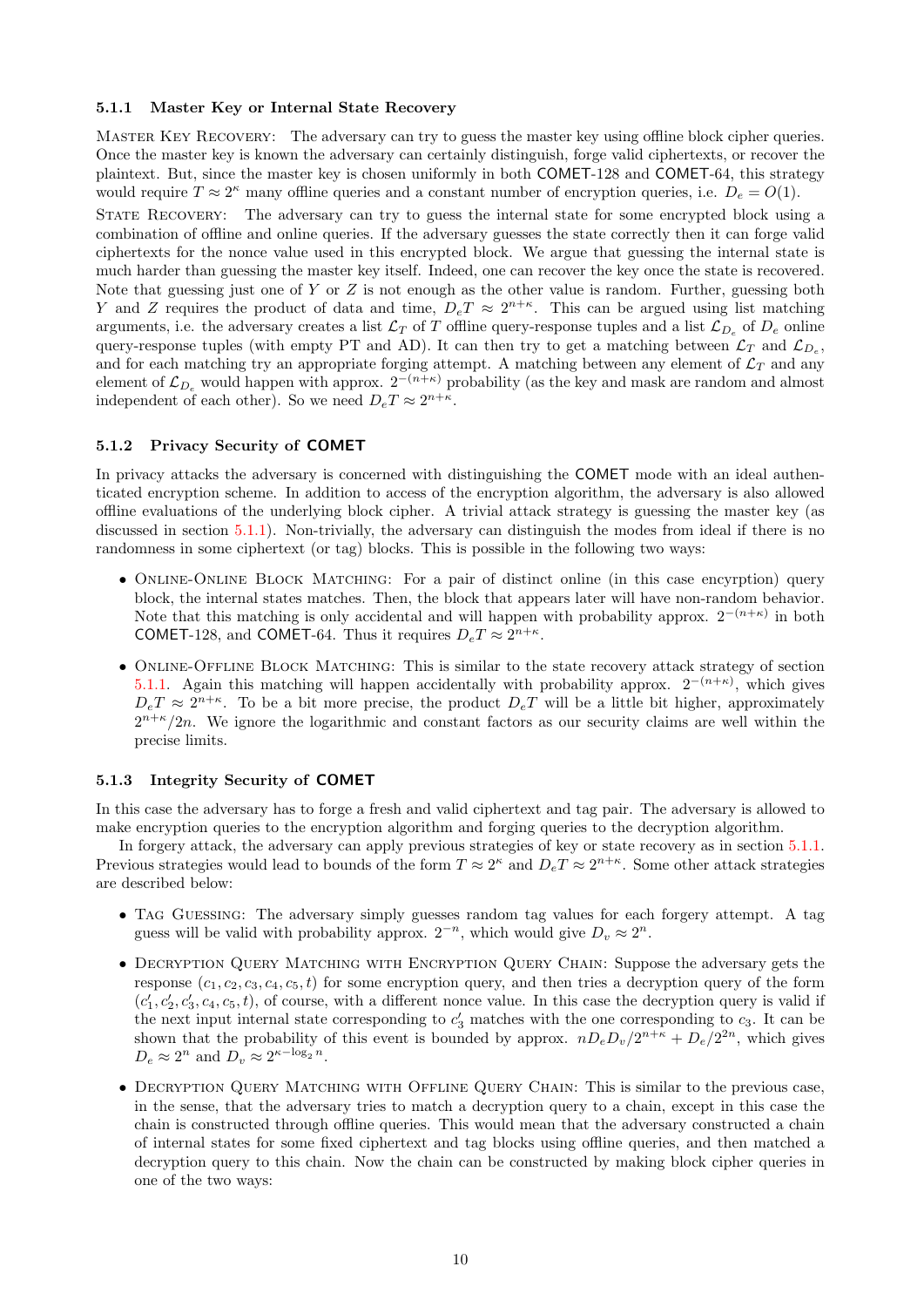- Using forward only or backward only queries: This corresponds to the strategy where, the adversary makes, either E only or  $E^{-1}$  only queries. It can be shown that the probability of getting a successful forgery can be bounded by approx.  $nD_vT/2^{n+\kappa} + T/2^{\kappa}$ , which gives  $T \approx 2^{\kappa}$ and  $D_v \approx 2^n/n$ .
- Using both forward and backward queries: This is the trickiest case, where the adversary makes both E and  $E^{-1}$  calls. The probability of getting a successful forgery, in this case, can be bounded by  $2\sqrt{n}D_vT/2^{\kappa+n/2}$ , which gives  $D_v = 2^{\kappa+\frac{n}{2}-\frac{\log_2 n}{2}-1}/T$ .

### 5.1.4 Validation of Security Claims

The security claims given in Table 3 follow from the rough lower bounds on  $D_e$ ,  $D_v$  and T, as discussed in subsections 5.1.1-5.1.3. Importantly, it can be observed that the COMET mode of operation is secure, as long as the upper limits on  $D_e$ ,  $D_v$  and T, as given in Table 3, are respected.

## 5.2 Security of Block Ci[ph](#page-9-1)ers

All our sub[missi](#page-10-0)[ons us](#page-10-1)e COMET instantiated with well-kn[ow](#page-9-1)n and fairly well-studied block ciphers AES-128/128, CHAM, and Speck-64/128. Some of the relevant cryptanalysis results on these block ciphers can be found, among others, in [10, 11, 12, 13, 14, 15, 16] for AES-128/128, [5] for CHAM, and [17, 18, 19, 20] for Speck-64/128.

We skip a detailed exposition on the cryptanalysis of these block ciphers, and instead summarize few standard cryptanalytic bounds. Since we use the ideal cipher view of the block ciphers, related-key attacks could be another relevant [cry](#page-13-7)[pta](#page-13-8)[naly](#page-13-9)[tic](#page-13-10) [app](#page-13-11)[raoa](#page-13-12)[ch.](#page-13-13) We remark here th[at](#page-13-1) in COMET-128, k[eys](#page-13-14) [wit](#page-13-15)[hin](#page-13-16) [a qu](#page-13-17)ery are related by  $\alpha$ -multiplication<sup>1</sup>, which seems significantly harder then the usual XOR related-keys. In fact, to the best of our knowledge, this has not been analyzed till date.

### 5.2.1 Security of AES-128/128

The security of AES-128/128 [is](#page-0-0) well-established in the community. To the best of our knowledge, the best single-key attack on AES-128/128 is the biclique attack by Bogdanov et al. [10], that recovers the key in approx.  $2^{126}$  computations. Although there is a related-key attack on full-round AES-128/192 and AES-128/256, the same attack does not apply to AES-128/128, even in the usual XOR related-key setting, let alone the  $\alpha$ -multiplication related-keys. In fact, [14] shows that AES-128/128 is almost as secure in relatedkey setting as it is in single-key setting. Recent distinguishers on AES-128/128 [\[11,](#page-13-7) 12, 13, 15], are applicable to round-reduced variants of AES-128/128, and hence not applicable in our case.

#### 5.2.2 Security of CHAM

CHAM [5] has been designed to achieve high security in both single-key and relat[ed-k](#page-13-8)[ey](#page-13-9)[s](#page-13-9)[ett](#page-13-10)i[ngs](#page-13-12). The designers have claimed that the best possible attack strategy for CHAM-128/128 is the boomerang attack that breaks 47 rounds of CHAM-128/128, whereas the best attack strategy for CHAM-64/128 is the related-key boomerang attack that breaks 41 rounds of CHAM-64/128. Accordingly, full-round CHAM-128/128 and CHAM-64/128, each ha[vi](#page-13-1)ng 80 rounds, are expected to be secure against both single and related-key attacks. We could not find any third party analysis on the security of CHAM.

#### 5.2.3 Security of Speck-64/128

The best single-key attack on Speck-64/128 [7] breaks 20 out of the 27 rounds with  $2^{125.56}$  time and  $2^{61.56}$ data complexity using differential cryptanalysis. In related-key settings, the rotational cryptanalysis of [19] of improves on the existing attacks for some versions of Speck, including Speck-32/64 and Speck-48/96, but it does not seem to improve the attacks on Speck-64/128. Overall, to the best of our knowledge there is no single-key or related-key attack on full-ro[un](#page-13-3)d Speck-64/128 with significantly better complexity than the brute-force approach.

### 5.3 Statement

We declare that there are no hidden weaknesses in the COMET mode of operation. Further, to the best of our knowledge, public third-party analysis do not raise any security threat to the submissions, COMET-128 AES-128/128, COMET-128 CHAM-128/128, COMET-128 CHAM-64/128 and COMET-128 Speck-64/128, within the data and time limit prescribed in Table 3 of section 4.

<sup>&</sup>lt;sup>1</sup>Recall that  $\alpha$  denotes the primitive element of the field.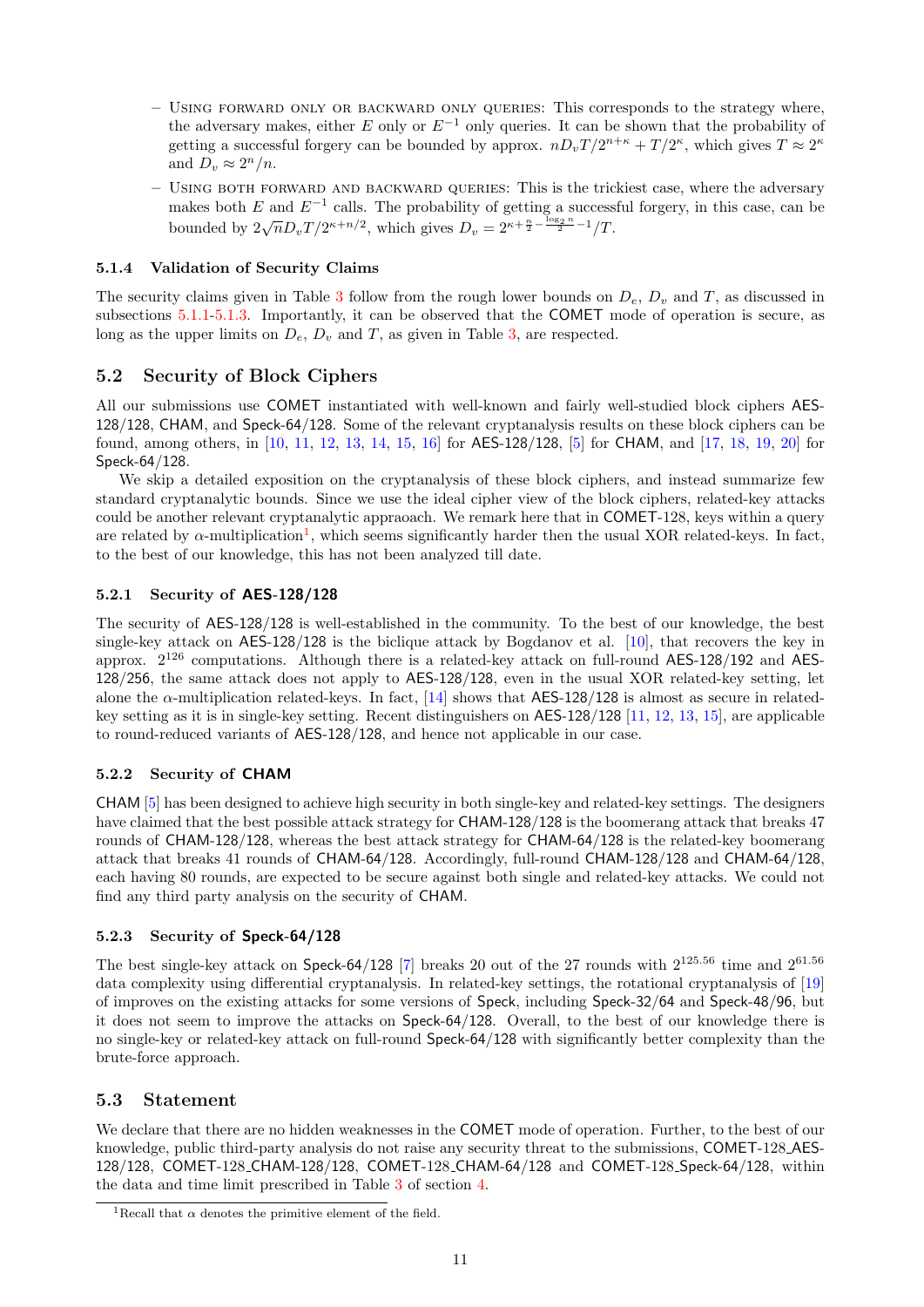# 6 Features and Limitations

Some of the standout features of our submissions are as follows:

- 1. Small State Size: Our main goal is to design AEAD schemes with minimum state size. COMET achieves minimal state size, in the sense that the only state it requires (apart from a constant number of bits) is used for the block cipher, i.e.  $(n + \kappa)$ -bit state. We believe that this is the smallest possible state size for nonce-based AEAD schemes with security level comparable with COMET.
- 2. Design Simplicity: The design of COMET is extremely simple. Apart from the block cipher evaluations, it only requires simple shift and XOR operations.
- 3. Efficiency: This point is closely related to the previous two points. As the design is nonce-based, we are able to keep it single pass, which makes the scheme quite efficient in both hardware and software. Apart from the block cipher call, only 1 shift and at most 2 XOR operations are required per block of AD or PT.

The only notable limitation of COMET seems to be the insecurity in nonce-misusing scenario. COMET can be broken in constant queries if the adversary can repeat the tweaks in arbitrary fashion. But we remark here that if the nonce is chosen uniformly at random then COMET-128 can still satisfy the NIST lightweight standardization requirements. Another, limitation is rekeying per block, which makes it difficult to precompute and store the round keys, thought this is not our motivation as we want to reduce the storage requirement.

# Acknowledgments

Shay Gueron is a professor in the Department of Mathematics at the University of Haifa, Haifa, Israel and a Senior Principal Engineer at Amazon Web Services Inc., Seattle, USA.

Shay Gueron is a member of the Center for Cyber Law & Policy at the University of Haifa and a member of the BIU Center for Research in Applied Cryptography and Cyber Security.

Mridul Nandi is an associate professor in the Applied Statistics Unit at the Indian Statistical Institute, Kolkata, India.

Ashwin Jha is a PhD student in the Applied Statistics Unit at the Indian Statistical Institute, Kolkata, India.

Shay Gueron is supported by:

- the BIU Center for Research in Applied Cryptography and Cyber Security in conjunction with the Israel National Cyber Directorate in the Prime Minister's Office;
- the Israel Science Foundation (grant No. 1018/16);
- a grant from the Ministry of Science and Technology, Israel, and the Department of Science and Technology, Government of India;
- the Center for Cyber Law & Policy at the University of Haifa, in conjunction with the Israel National Cyber Directorate in the Prime Ministers Office.

Mridul Nandi is supported by:

• the DST/INT/ISR/P-20/2017 Indo-Israel Joint Research Programme by Department of Science and Technology, Government of India.

# References

- [1] Dworkin, M.: Recommendation for Block Cipher Modes of Operation Methods and Techniques. NIST Special Publication 800-38A, National Institute of Standards and Technology, U. S. Department of Commerce (2001)
- <span id="page-12-0"></span>[2] Chakraborti, A., Datta, N., Nandi, M., Yasuda, K.: Beetle Family of Lightweight and Secure Authenticated Encryption Ciphers. IACR Trans. Cryptogr. Hardw. Embed. Syst. 2018(2) (2018) 218–241